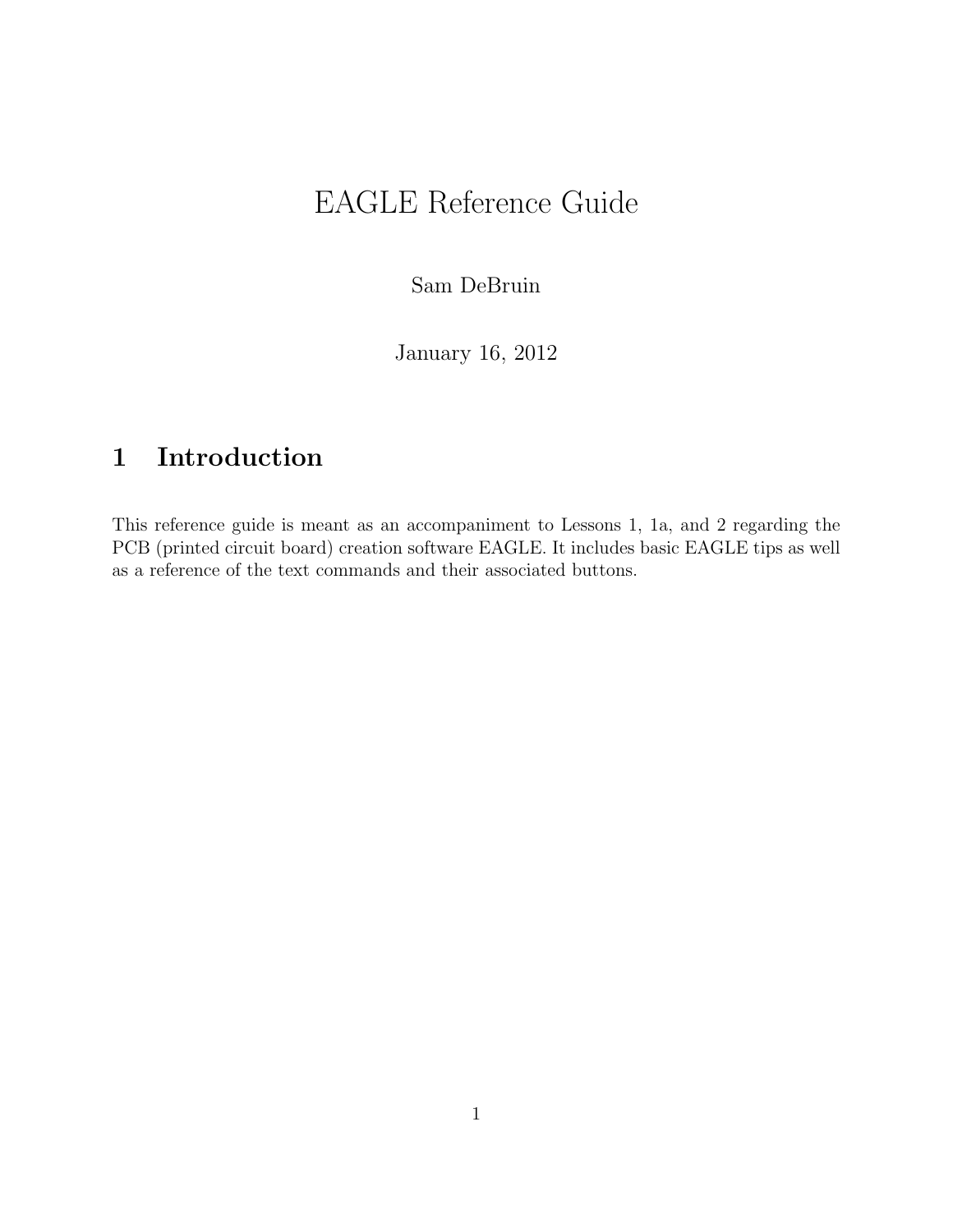## 2 Basic EAGLE Use

If you are new to EAGLE, there are a few things that you should know before you get started:

- Movement within a schematic, board, or library is achieved by clicking and dragging with the middle mouse button.
- Zooming in and out is achieved by scrolling the mouse wheel.
- Tools can be used either by pushing the button or typing the corresponding command in the command line.
- When using a command, return to the default by pushing the  $\blacksquare$  button or by typing a semicolon followed by a carriage return.
- Nets named with the 'name' command in schematic will automatically be connected to nets with the same name elsewhere in the schematic.
- To select an object in a tight space filled with other objects, click near the object's origin. The object will highlight but not yet capture. Left click again to confirm or right click to cycle parts in the area. Left click anywhere in the schematic whenever the correct part is highlighted to capture it.
- When searching for a part in the 'add' dialog, the '\*' symbol represents a wild card. For example, the part 'MA03-2' will successfully be found by the search '\*03-2' but not by the search '03-2'.